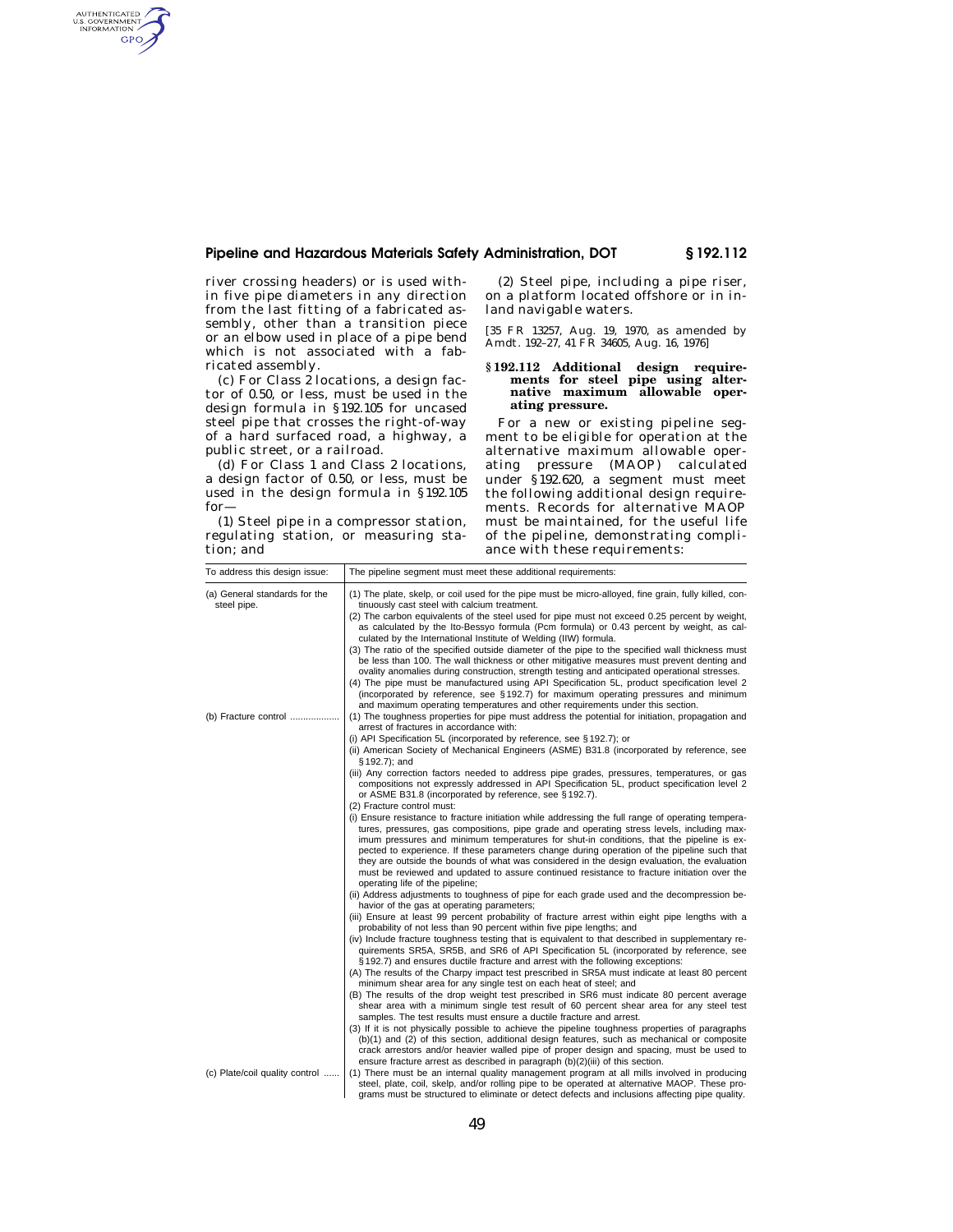# **§ 192.112 49 CFR Ch. I (10–1–09 Edition)**

| To address this design issue: | The pipeline segment must meet these additional requirements:                                                                                                                                                                                                                                                                                                                                                                                                                                                                                                                                                                                                                                                                                                                                                                                                                                                                                                                                                                                                                                                                                                                                                                                                                                                                                                                                                                                                                                                                                                                                                                                       |
|-------------------------------|-----------------------------------------------------------------------------------------------------------------------------------------------------------------------------------------------------------------------------------------------------------------------------------------------------------------------------------------------------------------------------------------------------------------------------------------------------------------------------------------------------------------------------------------------------------------------------------------------------------------------------------------------------------------------------------------------------------------------------------------------------------------------------------------------------------------------------------------------------------------------------------------------------------------------------------------------------------------------------------------------------------------------------------------------------------------------------------------------------------------------------------------------------------------------------------------------------------------------------------------------------------------------------------------------------------------------------------------------------------------------------------------------------------------------------------------------------------------------------------------------------------------------------------------------------------------------------------------------------------------------------------------------------|
|                               | (2) A mill inspection program or internal quality management program must include (i) and ei-                                                                                                                                                                                                                                                                                                                                                                                                                                                                                                                                                                                                                                                                                                                                                                                                                                                                                                                                                                                                                                                                                                                                                                                                                                                                                                                                                                                                                                                                                                                                                       |
| (d) Seam quality control      | ther $(ii)$ or $(iii)$ :<br>(i) An ultrasonic test of the ends and at least 35 percent of the surface of the plate/coil or pipe<br>to identify imperfections that impair serviceability such as laminations, cracks, and inclu-<br>sions. At least 95 percent of the lengths of pipe manufactured must be tested. For all pipe-<br>lines designed after [the effective date of the final rule], the test must be done in accordance<br>with ASTM A578/A578M Level B, or API 5L Paragraph 7.8.10 (incorporated by reference,<br>see §192.7) or equivalent method, and either<br>(ii) A macro etch test or other equivalent method to identify inclusions that may form centerline<br>segregation during the continuous casting process. Use of sulfur prints is not an equivalent<br>method. The test must be carried out on the first or second slab of each sequence graded<br>with an acceptance criteria of one or two on the Mannesmann scale or equivalent; or<br>(iii) A quality assurance monitoring program implemented by the operator that includes audits<br>of: (a) all steelmaking and casting facilities, (b) quality control plans and manufacturing pro-<br>cedure specifications, (c) equipment maintenance and records of conformance, (d) applica-<br>ble casting superheat and speeds, and (e) centerline segregation monitoring records to en-<br>sure mitigation of centerline segregation during the continuous casting process.<br>(1) There must be a quality assurance program for pipe seam welds to assure tensile strength<br>provided in API Specification 5L (incorporated by reference, see §192.7) for appropriate |
|                               | grades.<br>(2) There must be a hardness test, using Vickers (Hv10) hardness test method or equivalent<br>test method, to assure a maximum hardness of 280 Vickers of the following:<br>(i) A cross section of the weld seam of one pipe from each heat plus one pipe from each                                                                                                                                                                                                                                                                                                                                                                                                                                                                                                                                                                                                                                                                                                                                                                                                                                                                                                                                                                                                                                                                                                                                                                                                                                                                                                                                                                      |
|                               | welding line per day; and<br>(ii) For each sample cross section, a minimum of 13 readings (three for each heat affected<br>zone, three in the weld metal, and two in each section of pipe base metal).<br>(3) All of the seams must be ultrasonically tested after cold expansion and mill hydrostatic<br>testing.                                                                                                                                                                                                                                                                                                                                                                                                                                                                                                                                                                                                                                                                                                                                                                                                                                                                                                                                                                                                                                                                                                                                                                                                                                                                                                                                  |
| (e) Mill hydrostatic test     | (1) All pipe to be used in a new pipeline segment must be hydrostatically tested at the mill at a<br>test pressure corresponding to a hoop stress of 95 percent SMYS for 10 seconds. The test<br>pressure may include a combination of internal test pressure and the allowance for end<br>loading stresses imposed by the pipe mill hydrostatic testing equipment as allowed by API<br>Specification 5L, Appendix K (incorporated by reference, see §192.7).<br>(2) Pipe in operation prior to November 17, 2008, must have been hydrostatically tested at the<br>mill at a test pressure corresponding to a hoop stress of 90 percent SMYS for 10 seconds.                                                                                                                                                                                                                                                                                                                                                                                                                                                                                                                                                                                                                                                                                                                                                                                                                                                                                                                                                                                        |
|                               | (1) The pipe must be protected against external corrosion by a non-shielding coating.<br>(2) Coating on pipe used for trenchless installation must be non-shielding and resist abrasions<br>and other damage possible during installation.<br>(3) A quality assurance inspection and testing program for the coating must cover the surface<br>quality of the bare pipe, surface cleanliness and chlorides, blast cleaning, application tem-<br>perature control, adhesion, cathodic disbondment, moisture permeation, bending, coating                                                                                                                                                                                                                                                                                                                                                                                                                                                                                                                                                                                                                                                                                                                                                                                                                                                                                                                                                                                                                                                                                                             |
| (g) Fittings and flanges      | thickness, holiday detection, and repair.<br>(1) There must be certification records of flanges, factory induction bends and factory weld<br>ells. Certification must address material properties such as chemistry, minimum yield<br>strength and minimum wall thickness to meet design conditions.<br>(2) If the carbon equivalents of flanges, bends and ells are greater than 0.42 percent by<br>weight, the qualified welding procedures must include a pre-heat procedure.<br>(3) Valves, flanges and fittings must be rated based upon the required specification rating                                                                                                                                                                                                                                                                                                                                                                                                                                                                                                                                                                                                                                                                                                                                                                                                                                                                                                                                                                                                                                                                     |
| (h) Compressor stations       | class for the alternative MAOP.<br>(1) A compressor station must be designed to limit the temperature of the nearest downstream<br>segment operating at alternative MAOP to a maximum of 120 degrees Fahrenheit (49 de-<br>grees Celsius) or the higher temperature allowed in paragraph $(h)(2)$ of this section unless a<br>long-term coating integrity monitoring program is implemented in accordance with paragraph<br>(h)(3) of this section.                                                                                                                                                                                                                                                                                                                                                                                                                                                                                                                                                                                                                                                                                                                                                                                                                                                                                                                                                                                                                                                                                                                                                                                                 |
|                               | (2) If research, testing and field monitoring tests demonstrate that the coating type being used<br>will withstand a higher temperature in long-term operations, the compressor station may be<br>designed to limit downstream piping to that higher temperature. Test results and acceptance<br>criteria addressing coating adhesion, cathodic disbondment, and coating condition must be<br>provided to each PHMSA pipeline safety regional office where the pipeline is in service at<br>least 60 days prior to operating above 120 degrees Fahrenheit (49 degrees Celsius). An op-<br>erator must also notify a State pipeline safety authority when the pipeline is located in a<br>State where PHMSA has an interstate agent agreement, or an intrastate pipeline is regu-<br>lated by that State.                                                                                                                                                                                                                                                                                                                                                                                                                                                                                                                                                                                                                                                                                                                                                                                                                                            |